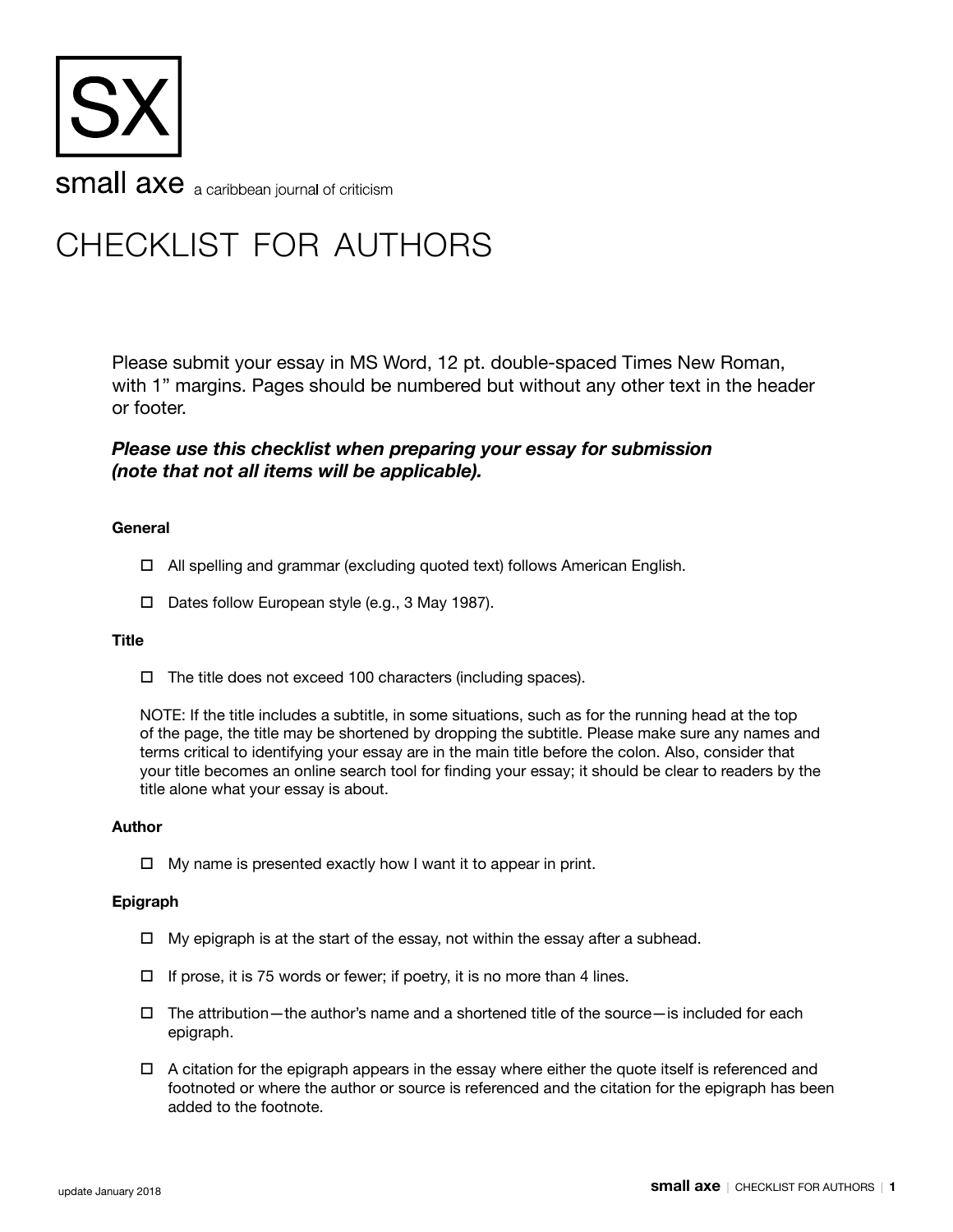- *or*
- $\Box$  I am using as an epigraph a quote from a person or source *not* referenced in the text of my essay. I have acquired permission to use the material and have submitted the appropriate permissions forms.

## **Subheads / Section Breaks**

- $\Box$  The first subhead is at least two paragraphs in.
- $\Box$  There are at least two or more subheads throughout.
- $\Box$  My subheads are more descriptive than simply "Introduction" or "Conclusion."
- $\Box$  I indicate section breaks with an extra line space instead of using subheads.

#### **Acknowledgments**

 $\Box$  My acknowledgments appear at the end of the essay.

#### **Notes**

- $\Box$  The note call-out numbers are placed at the end of the sentence whenever possible, or, if within the sentence, are placed after the nearest punctuation.
- $\Box$  All citations to sources follow the samples in the Style Guide.
- $\Box$  Once a source has been cited in full, subsequent reference(s) are shortened to author's last name, title of source (which also may be shortened), and page number.
- $\Box$  Print sources are cited whenever possible. For online sources that must be cited, citation format follows the Style Guide.
- $\Box$  Access dates are included when online content being cited is not dated or is subject to change.
- $\Box$  Note text is as brief as possible, with no paragraph breaks.
- $\Box$  Citations for sources in languages other than English follow the Style Guide.
- $\Box$  If I quote in a language other than English, I provide an English translation in the note. If I quote my translation in the text, I provide the original language in the note. (For more information, see "Quotes in a Language Other Than English" at the end of the checklist.)

#### **Block Quotes**

- $\Box$  Quotes of more than 80 words are set off as block quotes.
- $\Box$  Any paragraph breaks in the original are indicated, and any deleted text is indicated with ellipses.

## **Run-In Quotes**

 $\Box$  When quote fragments are run in, they are used in a way that creates a grammatically correct sentence, that is, if the quotation marks were to be removed, the voice and verb tense of the quoted text match the surrounding text.